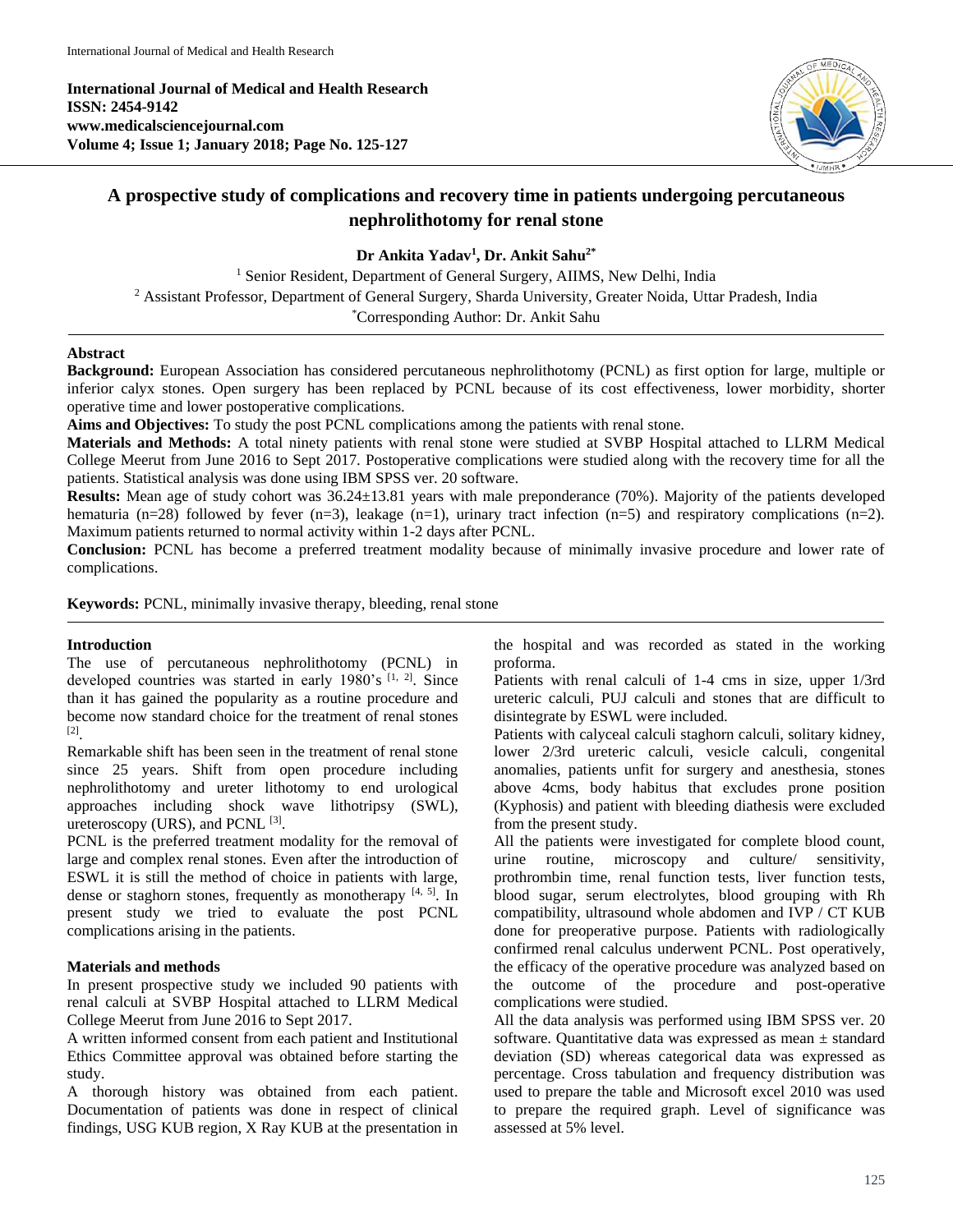#### **Results**

Majority of patients who had undergone PCNL were in age group of 21 to 60 years. Mean age of this group was  $36.24 \pm 13.81$  years. Maximum patients were male  $[63(70\%)]$ followed by 27(30%) female.

Out of 90 patients, 54(60%) had right sided and 30 (33.3) patients had left side stone and rest 6 (6.67%) had bilateral stones. Out of 90 patients, 65 (72%) patients had single stone and 25 (28%) patients had multiple stone. Mean stone size was 18.75±4.7 mm.

Out of 90 patients, 68 patients required analgesia (injection diclofenac) in the range of 100-150 mg. A total 77.8% patients have pain score in the range of 1-2 (VAS score), followed by 22.2% patients who had VAS score in the range of 3-4.



**Fig 1:** Post-operative complication

Out of 90 patients, time taken to revert to normal activities was in the range of 1-2 days in 82 patients, 3-4 day in 5 patients and only 3 patients had taken more than 4 days due to complication. Mean duration of returning to normal activities was 2.02 days.

#### **Discussion**

PCNL is one of the preferred modality for managing stone of more than 3 cm size. With the advancement in the minimally invasive methods, treatment modalities for renal stone diseases has changed over past few decades. In comparison to open surgery, PCNL is less invasive and have minimum complication  $[6, 7]$ . In addition to that, PCNL is cost effective treatment modality [8].

In present study out of 90 patients, 68 required analgesia (injection diclofenac) in the range of 100-150 mg. A total 77.8% patients have pain score in the range of 1-2 (VAS score) followed 22.2% patients who had VAS score in the range of 3-4.

Postoperative complications may induce life-threatening situations<sup>[9]</sup>. The overall complication rate after PCNL is 10– 26% [ 10, 11] . Complications rates in present study were 44.4% which is higher than the previous reports. Higher rates in present study may be due to the small sample size  $[10, 11]$ . However in agreement to present study findings El-Karamany et al. reported an overall complication rate of 38% <sup>[12]</sup>. In a similar study by Gupta *et al.*  $[13]$  reported that out of 63 patients 22% had complications in post-operative period, out of which most common was chest complications. Study done by Munver *et al.* reported an overall complication rate of 16%

 $(16/98 \text{ tracts})$ <sup>[14]</sup>.

In present study out of 90 patients, 28 patients developed hematuria, 3 patients developed fever, 1 patient had leakage, UTI was found in 5 patients, 2 patients developed respiratory complication and 1 patient developed abdominal distension. In agreement to present study the complications of PCNL reported by Raut *et al.* were residual calculi, bleeding, and renal perforation. Infectious complications related to PCNL were reported in 32.7% patients. In most of the cases, it is limited to postoperative fever, despite antimicrobial prophylaxis, and usually resolves with continuing antibiotics for 48 hours <sup>[15]</sup>. Bleeding can be seen at any step of the procedure; it may be seen while creating the track or because of vascular injury after puncture or because of excess dilation. In routine practice, venous bleeding can be controlled by Amplatz sheath. In case of excessive bleeding procedure can be stopped and tamponading nephrostomy tube is inserted. <sup>16</sup> Study of El-Karamany *et al.* reported that blood transfusion was indicated if the haemoglobin and/or haematocrit decreased to <9 g/dL and <27%, respectively. In present study bleeding was seen in 28 patients. Dayal *et al.* studied 60 patients with mean age of 39.45 years reported that total complication rate was 6% with minor complications in the form of fever, PCNL leak, suture granuloma and major complication in 4 patients [5].

Time taken to revert to normal activities in present study was in the range of 1-2 days in 82 patients, 3-4 day in 5 patients and only 3 patients had taken more than 4 days due to compli cation. Mean time to return to normal activities was 2.02 days. We did not find any study reported the recovery time in